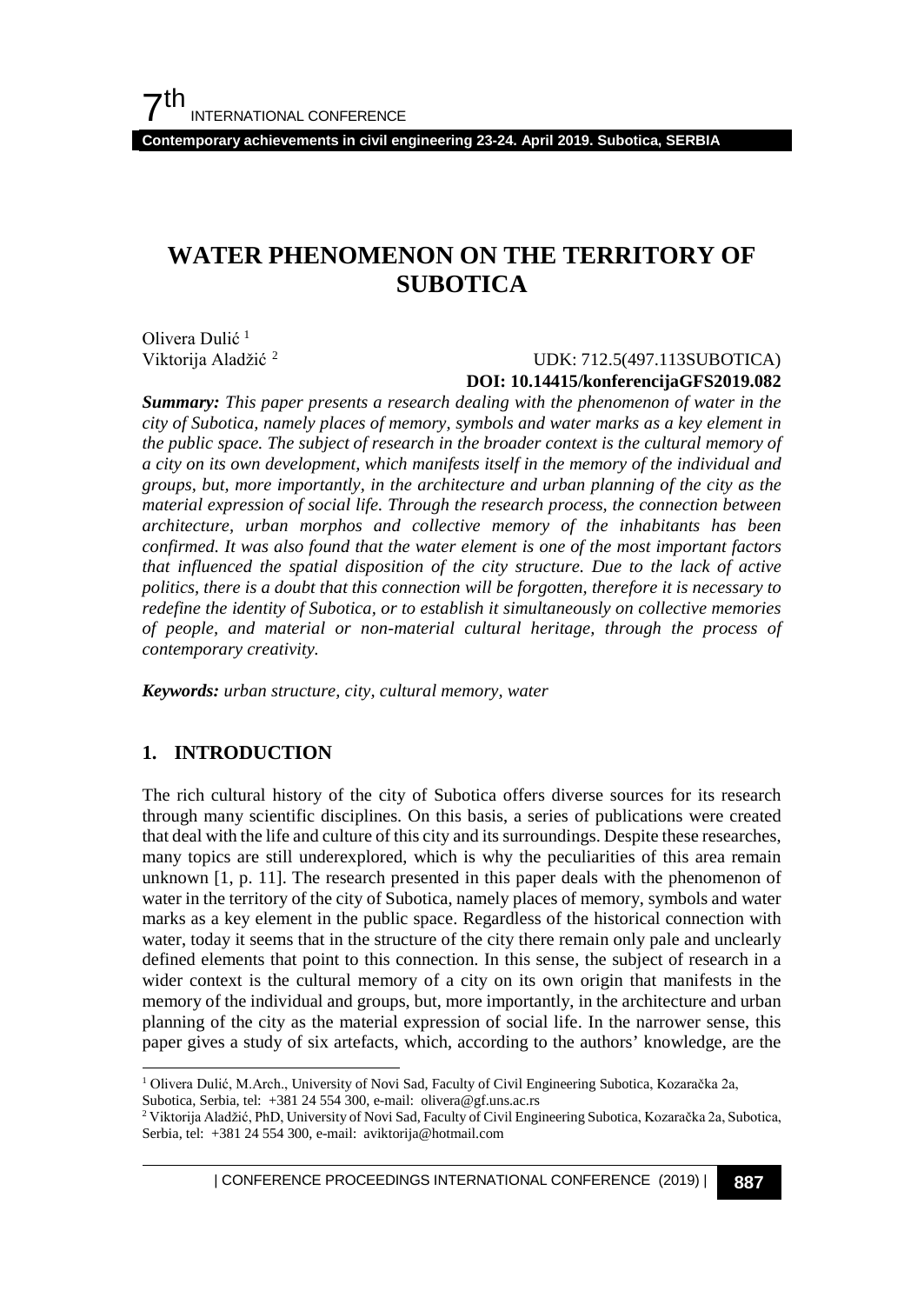# $\overline{\phantom{a}}$ . МЕЂУНАРОДНА КОНФЕРЕНЦИЈА

#### **Савремена достигнућа у грађевинарству 23-24. април 2019. Суботица, СРБИЈА**

most important remaining elements through which one can read the narrative of connection between water and the formation of the city structure.

The objective of the research presented is to determine the extent to which the phenomenon of water influenced the formation of the urban structure of the city of Subotica, which is particularly interesting from today's point of view since Subotica is a city that is not located near the river or some other water surface. On the particular case of the city of Subotica, it is assumed that the water factor, as the most important factor influencing the spatial disposition of the city structure, is neglected and forgotten by the city itself as a living organism, but also by its inhabitants.

## **2. THEORETICAL FRAMEWORK**

## **2.1. Cultural memory**

Over the past thirty years, we have witnessed an increased interest in the scientific and wider public on the topics of collective memory [2]. A new interest for the past is expressed through the "flourishing of memory" [3], which is conditioned by global social and cultural causes. Pierre Nora argues that a modern society "talks so much remembered about memory precisely because so few of it remains" [4]. Paul Connerton, on the other hand, assumes that the explanation lies in the fact that "modernity has a special problem with forgetting" [5]. In addition, the past twenty years have been marked by the research that has been studying an intensified interest in memory and recollection [6].

French sociologist Maurice Halbwachs was first to systematize the concept of collective memory. In his studies, he claimed that every memory is transmitted through a specific social group that is limited in space and time. In this sense, his greatest contribution was in establishing the connection between the concepts of the social group and collective memory [7]. The bearers of the new interest in collective memory follow the Halbwachs' designation that collective memories are established in space and in objects of memories such as calendars, names of streets, monuments and museums [2].

According to the Yugoslav sociologist Todor Kuljić, collective memory is much more complex and dynamic than individual memory, because it includes different types of preservation of the past, as well as its modifications. Its complexity is reflected in the integration of various personal pasts into one common, which allows all members of the group to recall together, hence the collective memory as a whole, is greater than the sum of its individual parts [7], [8].

As a distinct discipline, the cultural memory separated at the end of the last century, mostly because of the works of Jan Assmann and Aleida Assmann. The cultural memory explores the roles of cultural patterns of memory, the importance of memory and recollection for the formation of identity and the relation to history and the past in science and collective memory. Primary interests of this discipline are relations with the past in which collective consciousness is reflected. The culture of memory involves studying the way in which cultures, classes, and regimes transmit knowledge of the past, as it is invented, processed, used, suppressed, changed and forgotten [8]. These patterns of the processing of the past are key to understanding identity in a historical context.

According to Kuljić, it is very important to separate the *memory* – storing the contents of the past, from recollection, i.e., actualising the saved content. Recollection is always a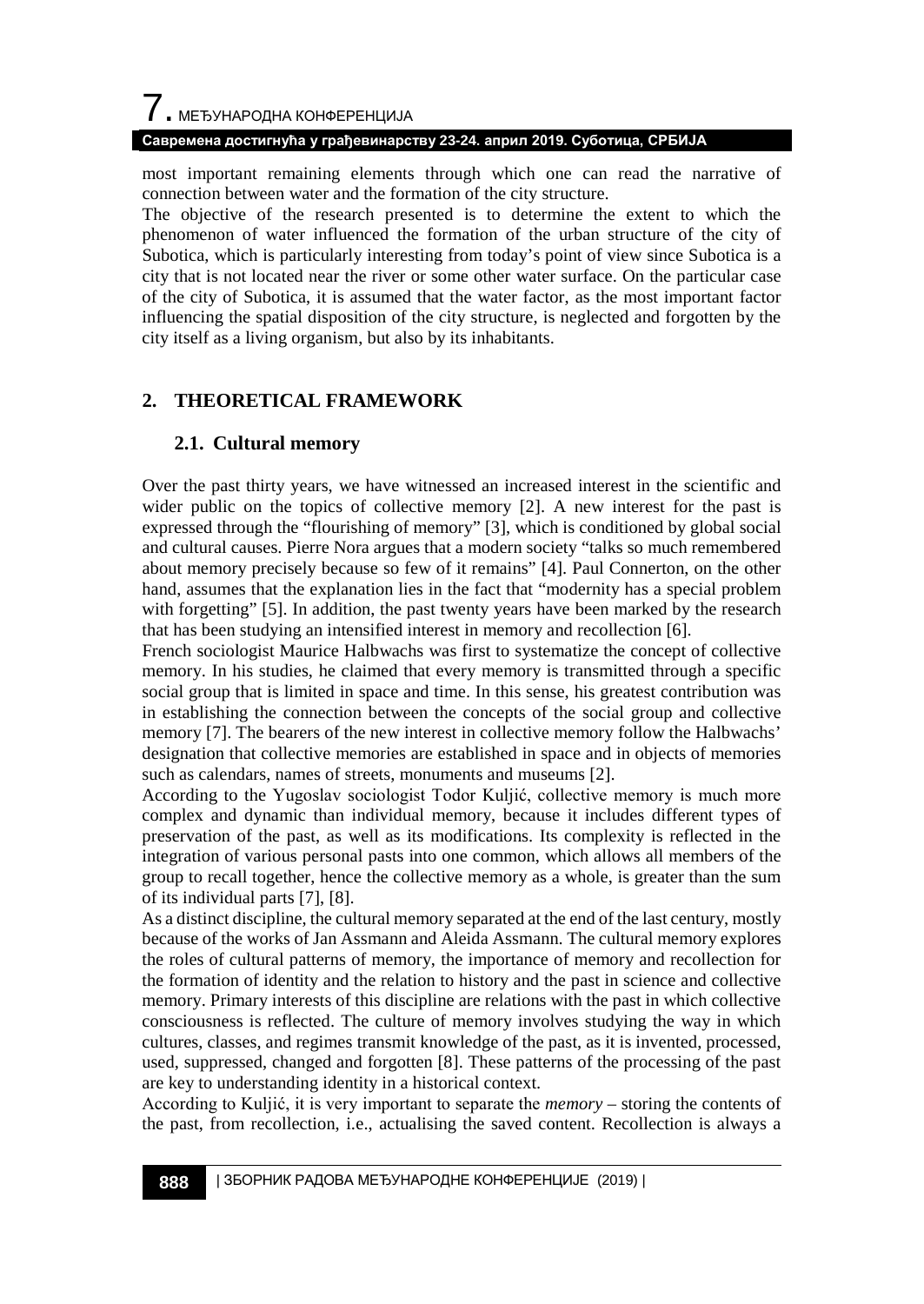#### **Contemporary achievements in civil engineering 23-24. April 2019. Subotica, SERBIA**

look at the past from the new present [8]. Then, the notion of memory is more related to the individual's relation to experience, while recollection refers to a social and cultural apparatus that stores the memory effect. Recollection can be unintentional and unconscious, while the memory is always an imaginative relationship to the past, bound to the media that transmit and store content from the past. So, through different strategies, recollections turn into cultural and social memory.

Then, Kuljić claims that "memory must first be shaped into the structure of a symbol suitable for transposition" [8, p. 11]. These symbols are places of memories that can be material and immaterial, real and mythical forms of events, books, buildings, monuments, institutions and works of art [8]. Based on this, it can be noticed that relevant authors in the field of cultural memory and collective memory agree on one fact: collective memory and recollection are always contained in material forms of culture, that is, in the architecture of streets, monuments, museums, etc. For this reason, the memory in this research is studied on the basis of studying the city as a creation of human culture. Confirmation of this thesis can be found again in Kuljić, which, quoting Walter Benjamin, points out that the city can be read as a topography of collective memory in which the buildings are symbols of memory that conceal the hidden and suppressed past [8].

## **2.2. The city, its identity and memory**

The city has always been a place from which the culture of civilization radiates, a place of knowledge production, a place of freedom and diversity, a place of urbanity and a multiethnic and multicultural coexistence. The city is at the same time state of mind and permeation of old and new, tradition and contemporary social tendencies [9]. As such, the city is an invaluably significant civilization achievement, from the aspect of the spread of culture, almost as important as the language [10].

About the spaces in the structure of the city, streets, squares, buildings, parks, etc., there are traditions that are transmitted through generations. Sometimes these stories are related to historical events but are often recorded only in the memories of the inhabitants. Due to the nature of the society that is in the constant process of change, the city changes its appearance, some places disappear, but thanks to the stories that are being transmitted about these places, the memory of them remains. By knowing and analysing memories in one city, the individual is offered the opportunity to create an image of a place, or to get to know his identity [11].

According to Branimir Stojković, the cultural identity of the city can be defined as the self-awareness of a city (individuals and groups in it) that arises and develops depending on the criteria that this city establishes in relations with other cities [12]. Collective identity arises in the constant struggle of discourse and as such represents the current rhetorical process and continuous choosing between different narratives. Urban identity is associated with personal and collective identities, where one affects the other and vice versa. The identity of a city carries within itself the identity of its inhabitants, while at the same time urban environment reflects human needs and values. Emotional connections between people and the socio-physical environment stimulate the sense of urban identity, that is, the identification of people with the environment in which they live and work. Each city has urban identity that is more or less recognizable at the local, regional, national or international level [13].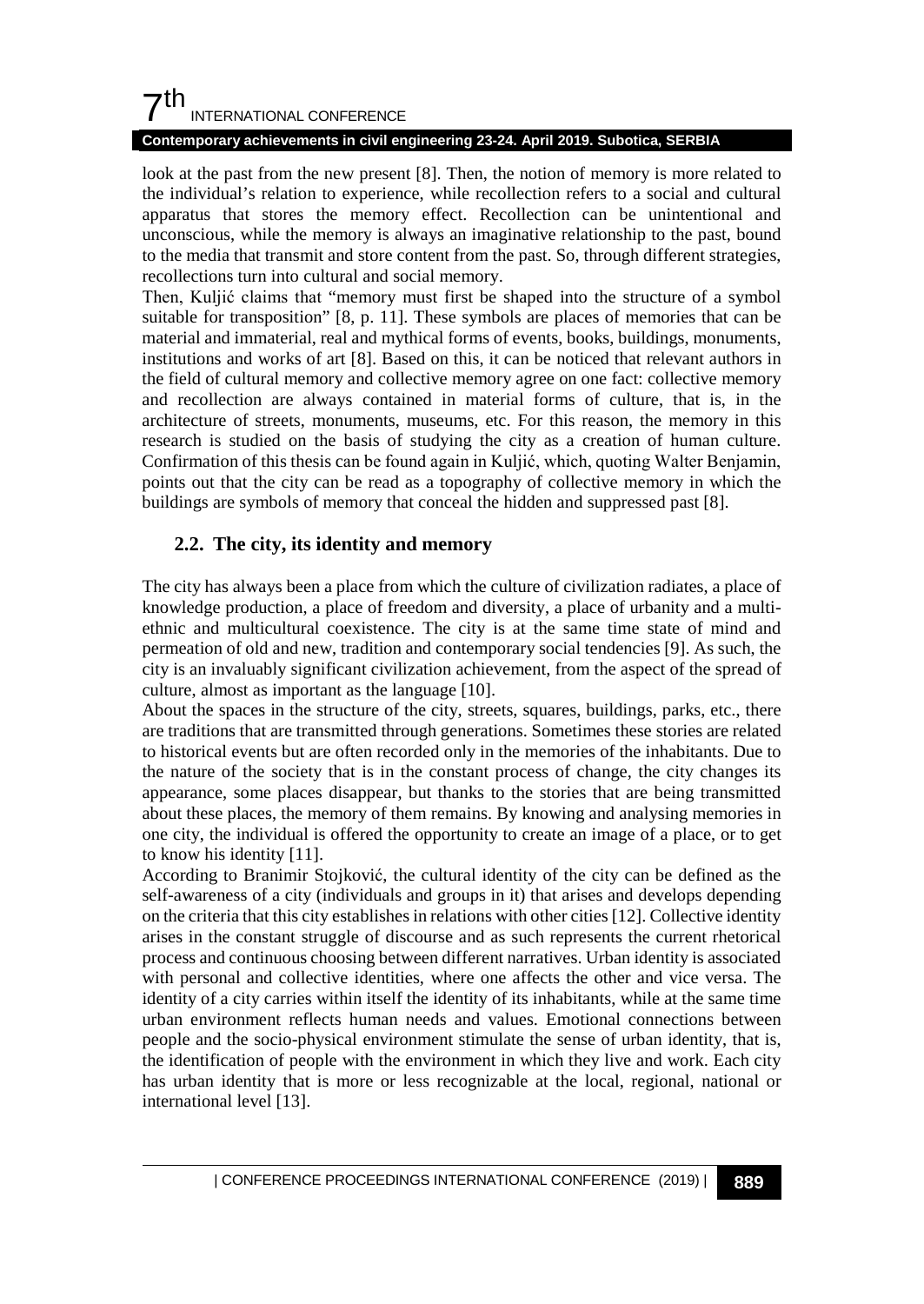# $\overline{\phantom{a}}$ . МЕЂУНАРОДНА КОНФЕРЕНЦИЈА

#### **Савремена достигнућа у грађевинарству 23-24. април 2019. Суботица, СРБИЈА**

The "spirit of a place" (lat. *genius loci*) is defined as the area of an authentic and wellfounded identity [14, p. 48]. In this space, "places of memory" (fr. *leux de memoire*) [4] are formed, images containing elements of collective identities, which are important for the interpretation of the identity of the city [15]. Urban memory establishes a relationship with the past, knowing the history of the city and its society in relation to today. The experiences and information formed in collective social memory are embodied in the structure of the city. Therefore, Aldo Rossi claims that "the city is the locus of social memory" [16, p. 130].

Places of memory, recorded in the topography of a city, create a framework within which an individual establishes a relationship with a group or a society to which it belongs. They create urban memory which is an integral part of the process of determining the value system in society and the creation of collective identities. An analysis of different memory layers that remain independent from the institutional and organized promotion of certain character systems, opens a space for understanding "symbolic history" and over it the reality that remember, fabricate, or (consciously or not) forget about the episodes of the past [17].

### **2.3. The city and the presence of water**

There is no permanent human settlement on Earth without some form of physical presence of water, which implies that water is the decisive factor in selecting the location for the location of the settlement [18]. Water is, as a natural condition, the subject of many analyses, and is considered a basic generator of structure, sustainability and transformation of different types of cities. So, water as a phenomenon of continuity is the most important factor for the growth and development of every inhabited place. By generating urban forms, water affects the aesthetic quality of the visual representation of the city silhouette as well as the urban matrix. It defines the course of the future development of a city depending on the form of presence. The linear or non-linear presence of water within the urban structure of a city determines a recognizable geometric form of the physical structure.

As put forward by to Ranko Radović, natural conditions are the widest frame and the most important influential factor on the entire city image, where water is a special factor in the development of the physical form of the city. The connection between water and human settlements is one of the most important relationships that man has established with nature. The waters and streams record the main moves in the city, give it a shape and determine spatial development. Water for the city at the same time represents the border and compound, giving it a spatial and artistic mark [19]. Similarly, Lawrence Halprin argues that water has something, which excites the deepest roots of man's atavistic nature. Water in the city is positive and life-giving; it is the element from which we all descend, and as such, it excites in man the most basic and deepest roots of his nature [20].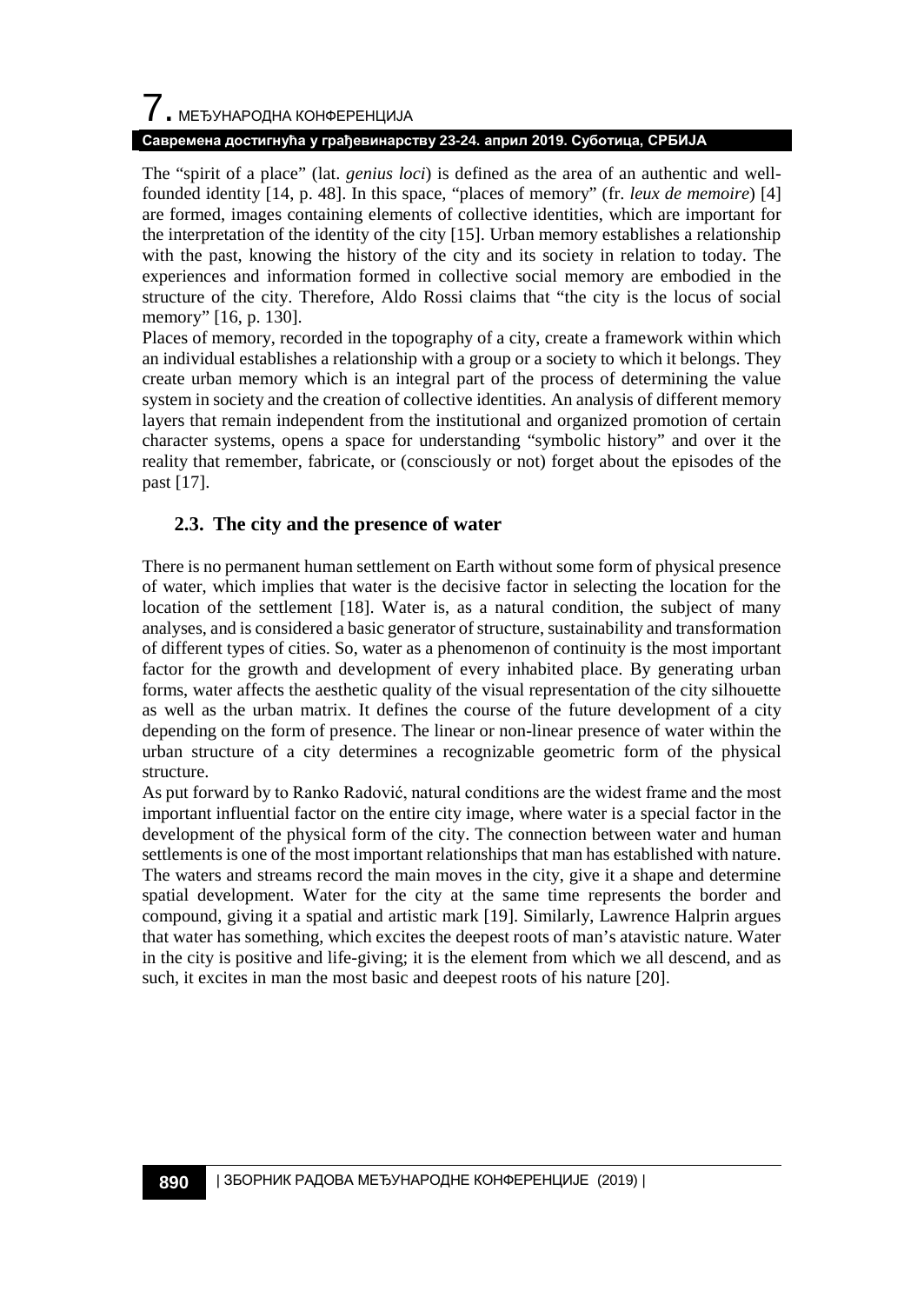#### **Contemporary achievements in civil engineering 23-24. April 2019. Subotica, SERBIA**

## **3. HISTORICAL DEVELOPMENT OF THE CITY OF SUBOTICA**

Water was a very important element in the formation of the city of Subotica, which still exists, although this is no longer obvious. It is assumed that water was the reason for the formation of the settlement, and it influenced to a large extent the formation of urban structures and morphology of the whole city. Today, reading the traces of water that has disappeared from the surface of the city in the 19<sup>th</sup> century is very difficult, although there are some features that preserve the memory of the important role of water in the formation of the original settlement.

At the beginning of the 18th century, the entire area of Subotica was territorially divided into the interior and exterior. In the inner area, a settlement was developed, and around it were villages, vineyards, pastures and fields. Spontaneous settling of the population on the territory around the existing settlement took place on the hills on the east and west of the watercourse that flowed in the middle of the settlement, flowing from Kelebija Lake in the north, to Palić in the south of the settlement. Since there was no settlement plan, everyone chooses the land and built a house on the heath, and later in the city. Families, or fraternal settlements, were gradually developing on these placements. The development of family settlements in the city was like the development on the heaths [21].

By signing the Požarevac peace in 1718, the border with the Turks was moved farther south, the military border was shifted, and the original Subotica military moat was declared privileged in Prague in 1743 as the royal privileged Comorian town of St. Mary (Szent Mária) in which it was established civil authority [22]. St. Mary's inhabitants repeatedly tried to win the status of a free royal city, but due to poorly developed crafts and trade, they were denied twice, for the market to finally get the status of a free royal city in 1779 under the name Maria Theresianopolis. The cause of the underdeveloped economy was certainly the lack of a waterway that would allow the development of trade. The presence of the river influenced the faster development of the neighbouring cities of Sombor and Novi Sad, which were granted the status of a free royal city in 1748 and 1749 respectively.

A very detailed view of the watercourses, which flowed through the city centre, was given on the handwritten map [23] of the free royal city Maria Theresianopolis, created in 1778 by engineer Karl Leopold Kovács [24]. The Kovács' map gives a detailed view of the city and a multitude of data on its appearance at the moment of transition from the status of the market city to the status of the free royal city. The map shows all the plots in dark colour, with the ground floors of houses painted in red. In addition, the bark is coloured with blue, as well as watercourses [25]. On this map (Figure 1a), it is possible to notice the direction of watercourses that flowed through the city. In the northern part of the settlement, from the north, a watercourse came in Jasi bara (eng. *Jasi pond*) from the Kelebija Lake, while the other run on the southern part of this pond, merging with Vrbov potok (eng. *Willow stream*). The Vrbov potok, which also flowed from the north of the settlement to the south, runs through the centre of the city and then through the wetland of Mlaka in the south of the city, flowed into Palić Lake. In the middle of the settlement on the eastern side of the center at that time, the second watercourse Šemljek (hun. *Sámlyek*) flowed into the Vrbov potok.

Between the Gatska bara (eng. *Gaat pond*), which was created artificially, on the site where the earth was dug make bricks, and Vrbov potok, there laid the Vok. In addition to these waters, on the map, we can find the marked Rogina bara (eng. *Roga pond*) on the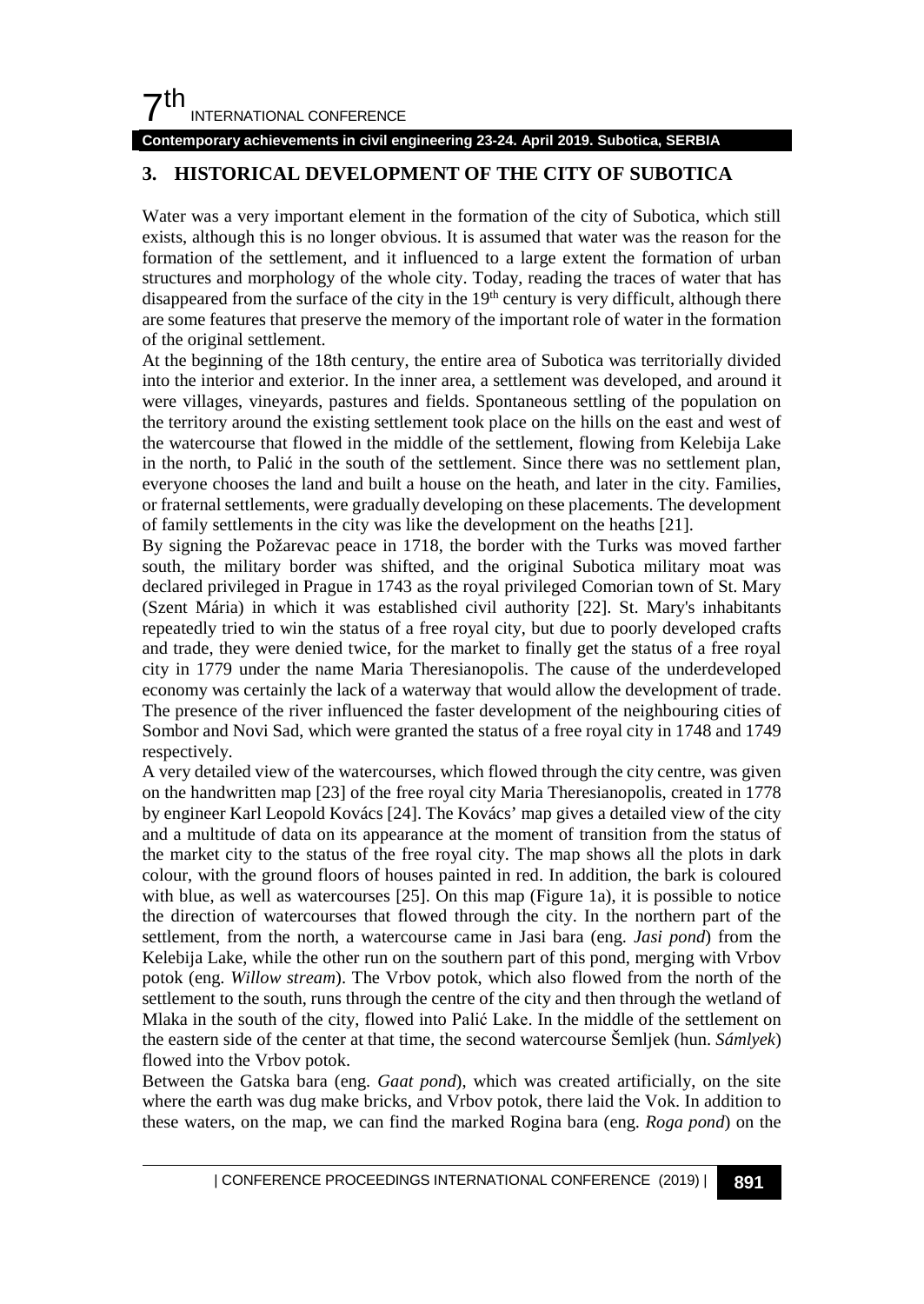## 7. МЕЂУНАРОДНА КОНФЕРЕНЦИЈА **Савремена достигнућа у грађевинарству 23-24. април 2019. Суботица, СРБИЈА**

eastern side of the settlement and the unmarked Ciganska bara (eng. *Gypsy pond*), which was located northwest of Rogina bara. The whole territory of the settlement was divided by a watercourse system that flowed from the north to the south, while the houses and parcels, as it is shown on the map, were located on the hills on the east and west sides of the watercourse, forming groups of irregularly arranged parcels, so it is particularly difficult to determine the existing roads and streets in the territory of the southern part of the settlement.



*Figure 1a. The handwritten map of Maria Theresianopolis from 1778 Figure 1b. Karl Leopold Kovács' regulation plan from 1782. Figure 1c. A project of the channel for drying Rogina bara by Wüstinger from 1810*

The surveying of the city and the associated area that started with the work of the engineer Kovács, whose result was the first handwritten map, continued throughout the 19th century. The result of this effort was a large number of regulation plans for parts of the city and the whole city, which started to develop shortly after Maria Theresianopolis obtained the status of the city. Since the Vrbov potok flowed in the middle of the settlement, the first regulation plans tried to regulate related its flow and the city centre itself, or the Main Square. The oldest known regulation plan originates from 1782 (Figure 1b). It was designed by Karl Leopold Kovács, and it includes the city centre, namely the Main Square and the surrounding urban blocks. This is, at the same time, the oldest preserved hydro-regulation plan that referred to the centre of the city and the regulation of the Vrbov potok. It was then suggested that the direction of the Vrbov potok, which until then had been curving up the centre of the settlement from north to south, is to be corrected and directed by today's Strossmayer street, as it was later done. This was followed by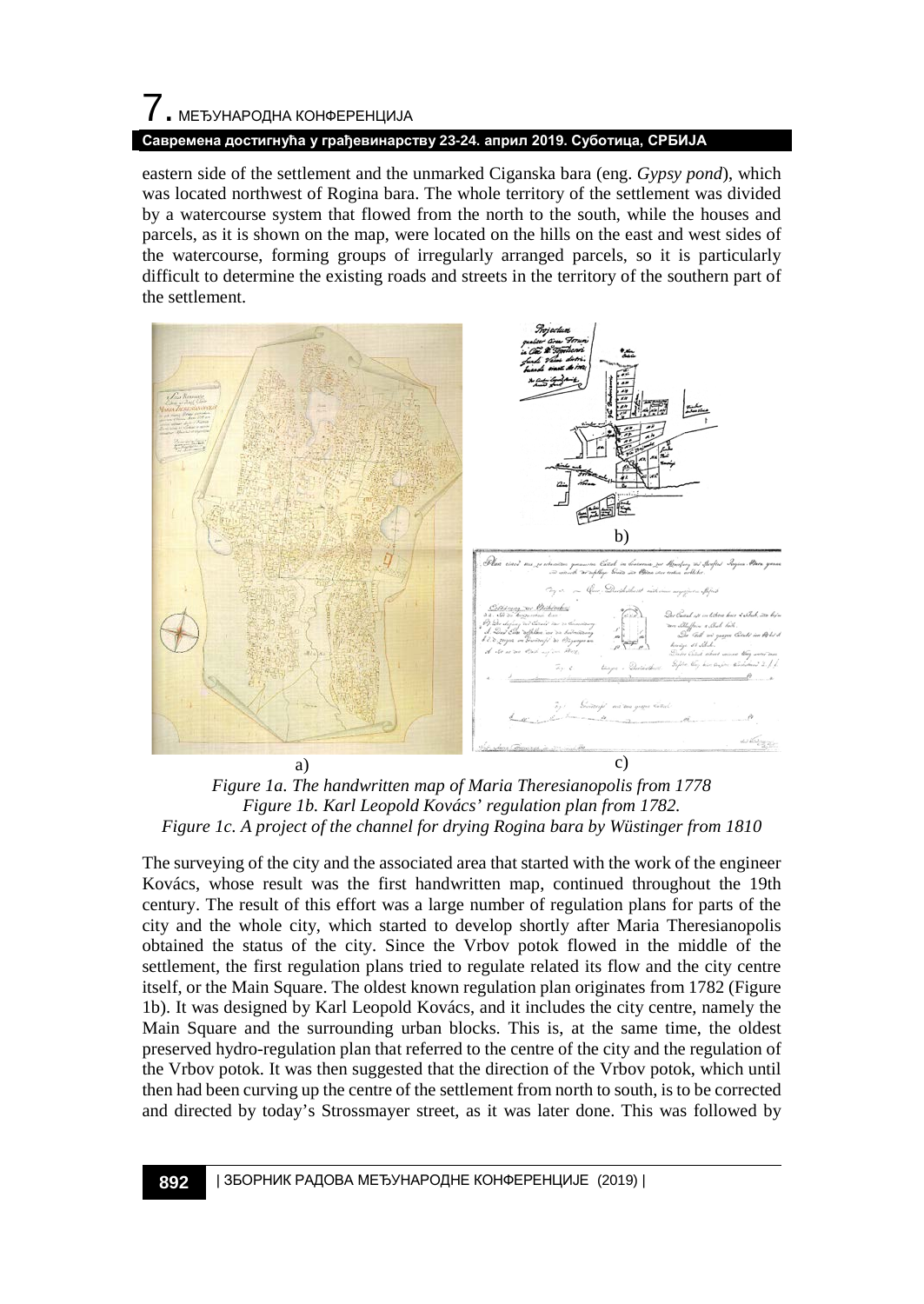#### **Contemporary achievements in civil engineering 23-24. April 2019. Subotica, SERBIA**

many other regulation plans, many of which related to regulation of the watercourse or drainage of the swamps and pools.

After that, engineer Vlašić surveyed the entire city and made a new Regulation plan, from which only a map showing the centre of the city regulated during the Vrbov potok and the regulation of the Rogina bara area has been preserved [26]. In the same year, Vlašić also made a regulation plan that concerned only the territory of Rogina Bara [27], which will, for decades, remain one of the unsolvable problems of urban planning and regulation in the city.

In April 1806, a contract was signed between the city of Subotica and engineer Kiss József, according to which the engineer obliged to perform field measurement, and then draft and plan for the construction of a canal linking the city, via Palić Lake with the river Tisa [28]. The following year, engineer Stephan Wedresch proposed the construction of a waterway between the Tisa and the Danube, citing the advantages of such a channel for Segedin, the rest of the region, and Subotica [29]. This was the beginning of efforts to solve the problem of difficult transport of goods in and out of the city. Other cities, which were located on the banks of navigable rivers, at that time were far more prosperous than Subotica.

Drying of ponds and watercourses on the territory of the city, as well as digging the canal for drainage of atmospheric waters was solved gradually, and in 1810, engineer József Wüstinger made a plan for draining Rogina bara through an underground brick channel [30]. The channel was not designed according to this project, nor could it take the water from Rogina bara, because it was filled with groundwater, and its bottom was below the level of groundwater. From 1819, another plan is preserved in the framework of hydro regulation works, a plan of bridges on Jasi bara, designed by engineer Gabrijel Vlašić [31]. In 1846, city engineer Tóth Sándor again made the regulation plan of the Rogina bara area, showing the canals that were dug up according to the Wüstinger's plan and which were supposed to take water from the pond. This regulation plan has also not been fully implemented [32]. Gatska bara and Vok were also subject to regulation. Janos Werner drew a plan for regulating the area of the Gatska bara in 1844. Plots were indicated in this plan by numbers, embankments and waterfalls [33].

The most important event for the city in the 19th century was certainly the construction of the railroad in 1869, which finally solved the problems that the citizens of Maria Theresianopolis had while fantasizing about the waterway from the Tisa to Palić. Obviously, this idea could not be realized, so the railway brought eagerly awaited relief. Until the beginning of the construction of the railway, the problem of Rogina bara was solved. In the meantime, two cadastral surveys of the city were made in 1838 and 1878, whose comparison shows that there were less and less open watercourses and ponds in the area of the city [25]. The watercourses were conducted under the ground with masonry channels, and the ponds filled up and dried. By the end of the 19th century, when Subotica was undergoing accelerated economic development thanks to the railway, there were almost no watercourses and ponds on the territory of the city. Only exceptions were the Vrbov potok, whose stream remained open in the area of today's Prvomajska street, from the corner with the street Sonja Marinković to Palić, and a very reduced part of the Jasi bara area, through which water still flows today.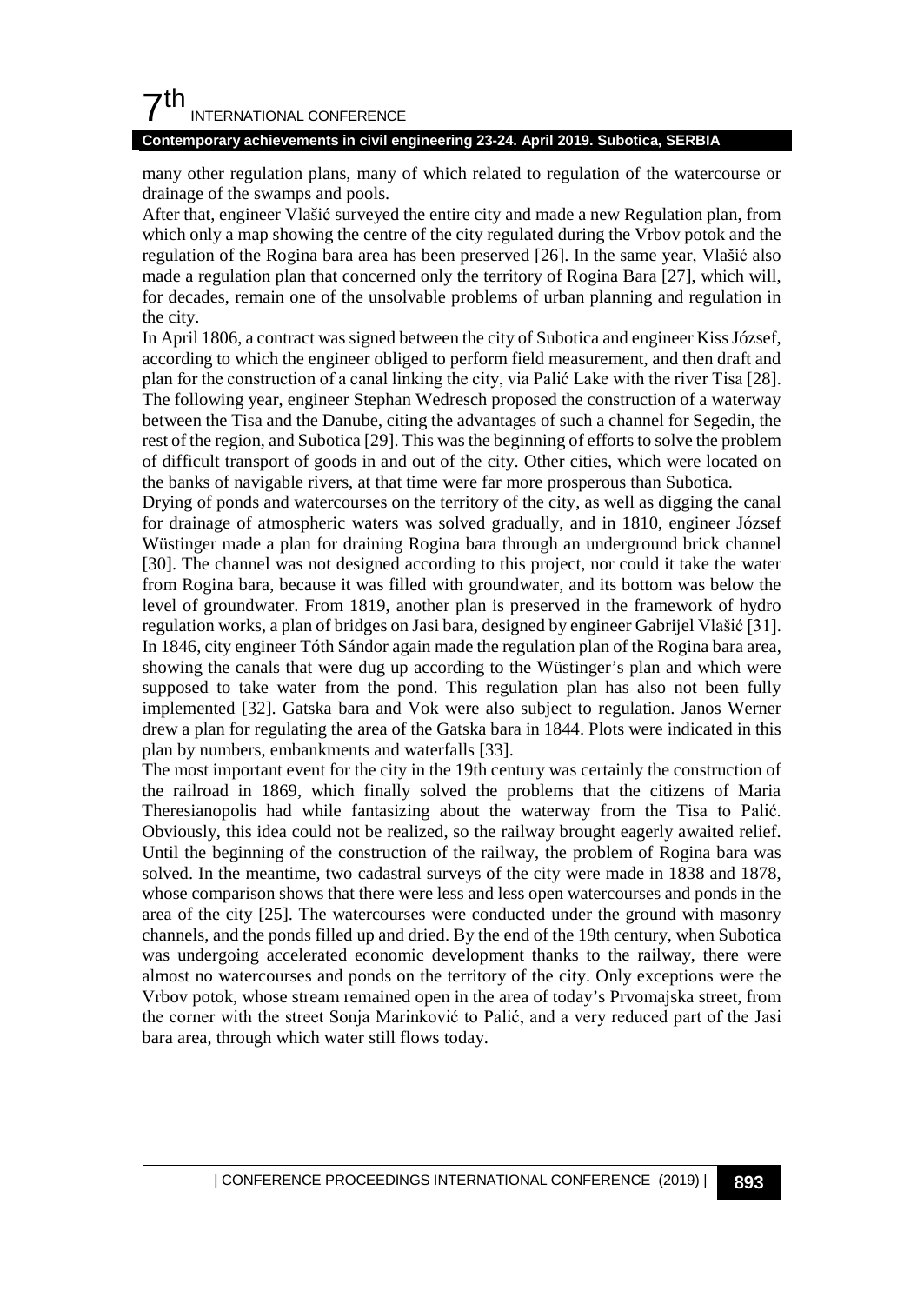#### **Савремена достигнућа у грађевинарству 23-24. април 2019. Суботица, СРБИЈА**

### **4. ARCHITECTURAL SYMBOLS AND THE MEMORY OF WATER IN SUBOTICA**

From today's perspective, it seems that the remaining elements of Subotica's urban structure are pale and unclearly defined, and in that sense do not sufficiently indicate the essential role that water played in shaping the city. Now the directions of the former watercourses become evident only in the case of heavy rains, when the water begins to accumulate in the valley that runs through the middle of the city, running from north to south, where the Vrbov potok used to flow [25]. The elements that testify to the former presence of water in the city are of a small number and for a modern society difficult to understand.

In a narrower sense, the research was carried out through the analysis of six specific artefacts that, as different architectural symbols, are the only remaining elements for reading narratives of the connection between water and the origin of the city. As such, these artefacts represent specific memory sites, as they testify about the memory of the city, as a living organism, on its own origin and history. Although these examples are very different, the justification for their joint analysis is found in their essential characteristic, that is, in the fact that each of them exists as a symbol of the connection between the emergence of a modern city structure and the influence of the water on its formation.



*Figure 2a. The house of Dušan Radić dating from the end of 19th century Figure 2b. The sculpture of St. John of Nepomuk in the niche of the house Figure 2c. The sculpture of St. John of Nepomuk located on Beogradski put street*

One of the symbols of the city that undeniably represents a place of memory of the existence of watercourses in the city, or Vrbov potok, is the sculpture of St. John of Nepomuk (Figure 2b), located in the niche of the facade of the former house of Dušan Radić, a neo-Renaissance palace designed by Geza Kocka (Figure 2a). The northern boundary of the parcel on which the building was built was the stream, and the house went out to the central city area, later called the Market square [34, p. 222]. St. John of Nepomuk, or Jan Wolfin, was a priest at the court of King Vaclav IV in the Czech Republic. Since the priest did not want to give up secrets of the queen's confession, he was burned and thrown from a bridge in river Vltava. His sculpture is located on the famous Charles Bridge in Prague, and he is a protector of the Czech Republic, the city of Prague, confessors, builders of bridges, the poor and floods. The Pope Innocent XIII proclaimed him holy in 1721, after which the cult of St. John of Nepomuk begins to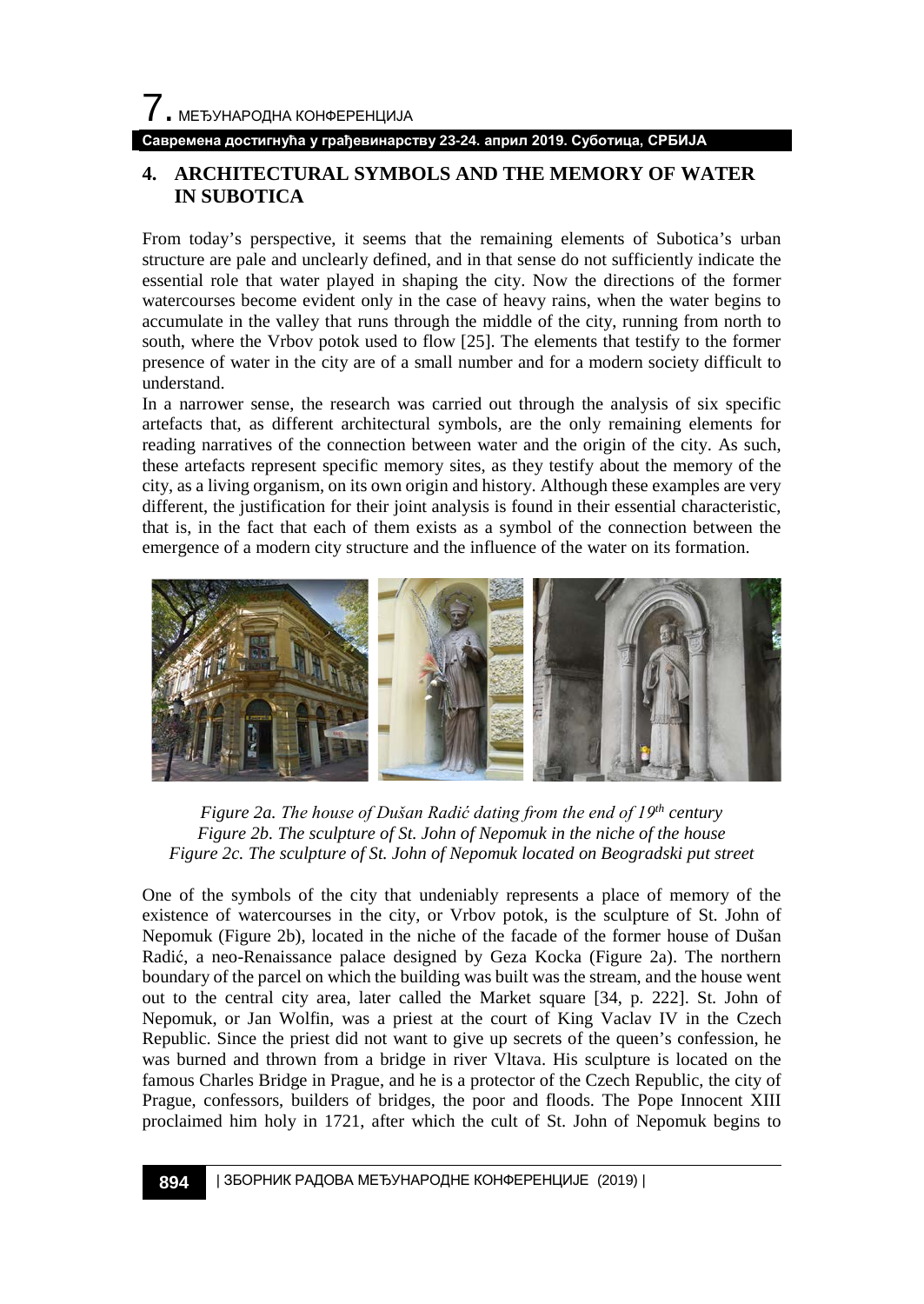#### **Contemporary achievements in civil engineering 23-24. April 2019. Subotica, SERBIA**

expand in Central and Eastern Europe [35]. The sculptures of this saint were placed beside the rivers in order to protect the inhabitants from floods.

Sculpture of St. John of Nepomuk, located in the niche of the former house of Dušan Radić, was created in 1810 on the order of Lajos Vermes and was placed in a niche, and in 1835 it was relocated. Finally, in 1888, it was placed in today's location, thus giving a testimony of the place where Vrbov potok once flowed. This sculpture witnesses the importance of water for former residents of the city of Subotica. The specific position of the building required the setting up of this kind of memorial sculpture, whose symbolism depicts the troubles that drove the inhabitants of these areas as the natural factor of the site. Today, the meaning of this motif is largely unknown to the population, and although it is a place of recall for the emergence of a modern urban structure, the sculpture is unfairly neglected.

The second sculpture of St. John of Nepomuk is placed in a niche on today's Beogradski put street (Figure 2c). This sculpture was commissioned by Pukkel Sándor in 1870 [36, p. 40]. Like the first sculpture, this is, in its essence, a place of memory, because the statue and micro-environment forms an environment that points us to the research of factors that influenced the structure of the city. However, this sculpture has been neglected to a greater extent than the previous one. Because of the relatively unfavourable location (the immediate vicinity of one of the most frequent roads in the city), this monument does not represent a gathering place, and is visible only to the citizens who pass by. As such, this place of memory today shows the forgetting of the city and its inhabitants on the emergence of the city structure.



*Figure 3. Gypsum frieze at the house in Prvomajska 44*

An example of fish on tympanum of the windows in Prvomajska street no. 44 testifies about the former presence of water in that street, or Vrbov potok. Although the data on the possible existence of fish in this stream have not been found, this example illustrates the importance of water symbols for the owner of the house built in 1887 according to the design of the architect Gáli Adolf [37]. Above the gate of this building there is a plaster frieze with a series of embossed figures that are symbolically connected with water. The extreme left and right figures are fishermen with caught fish in their hands raised high above their heads. In addition, there are water beasts with a female body, horse legs, wings and a snake's tail. In the middle part of the frieze there are three figures of young men on the back of the two swans. All these decorative elements indicate the connection of this area with the watercourse that has been running here (Figure 3).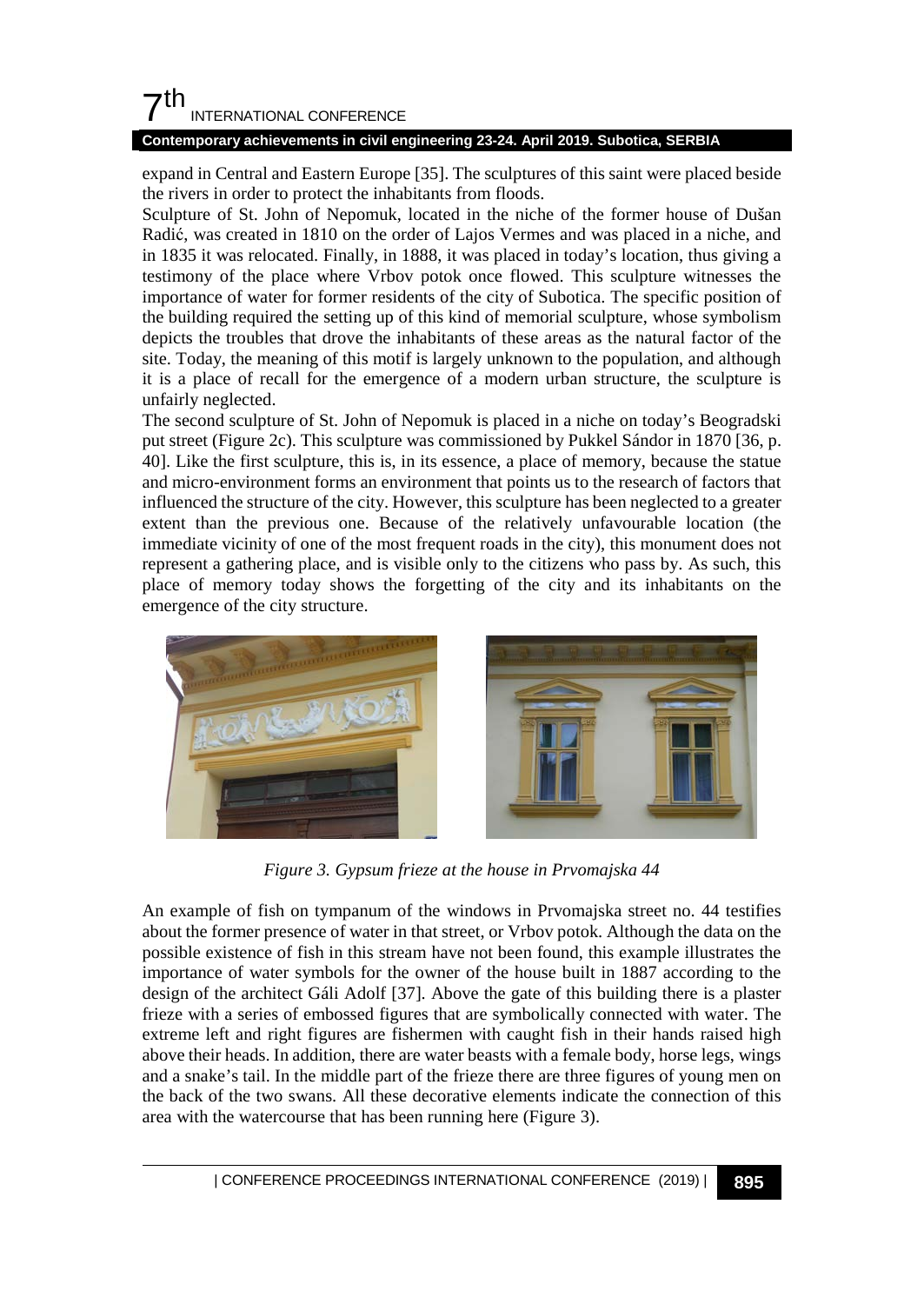# 7. МЕЂУНАРОДНА КОНФЕРЕНЦИЈА

#### **Савремена достигнућа у грађевинарству 23-24. април 2019. Суботица, СРБИЈА**

In the meeting point of a regulated stream that flowed through the direction of today's Strossmayer Street and the unregulated stream from the centre of the urban block west of the same street, the house of Sümegi Ferenc was built in the end of the 19th century (Figure 4) [34, p. 160]. A cadastral map created after the city's survey in 1838 indicates that there were no more remains of Vrbov potok on this street because the sewage system was built [34]. The irregular shape of the plot was defined by a curving stream flowing along the courtyard edges of the plot in this street. On the facade of this building, designed in 1885 by the architect Titus Mačković in a neo-Renaissance style [38], an anchor is shown in the cartridges above the window on the first floor. The anchor motif again indicates the presence of water in the city. The Vrbov potok has changed its course several times, and particularly on the corner of today's Prvomajska and Maxim Gorky streets. The construction of this house confirmed the final absence of water hazard in this area, since in that period the regulation of numerous watercourses on the surface of the city was finally carried out.



*Figure 4. Facade of the palace of Sümegi Ferenc*

The story of Gabrić ćuprija (eng. *The Gabrić bridge*) dates from the first half of the 19th century, through the custom that still lives today. Tradition suggested for the groom to carry the bride over the bridge in order to secure a successful marriage. Even though the bridge didn't exist for decades, the wedding procession stopped at this place in order to play this symbolic event. Due to the importance this place has for the inhabitants of the city of Subotica in the past, Gabrić ćuprija was rebuilt in 2010 (Figure 5). Although the architectural solution of the newly designed bridge is potentially debatable from the aesthetic point of view, however, the intention is to maintain a specific tradition related to this city. The place of Gabrić ćuprija is indeed a place of memory in the city. It is an artefact that connects the city structure with city customs, and as such is one of the important elements of the history of Subotica. The rebuilding of this bridge indicates that the city still needs to keep in mind the memory of its origin and its former life. Thus, Gabrić Cuprija today represents a place where the narratives of the past and the present, as well as the tradition and modern life, are permeated. Although the stream that flowed under the bridge was regulated at the end of the 19th century, more than 100 years later, this ambience preserves the memory of the importance of watercourses for the development of the city of Subotica.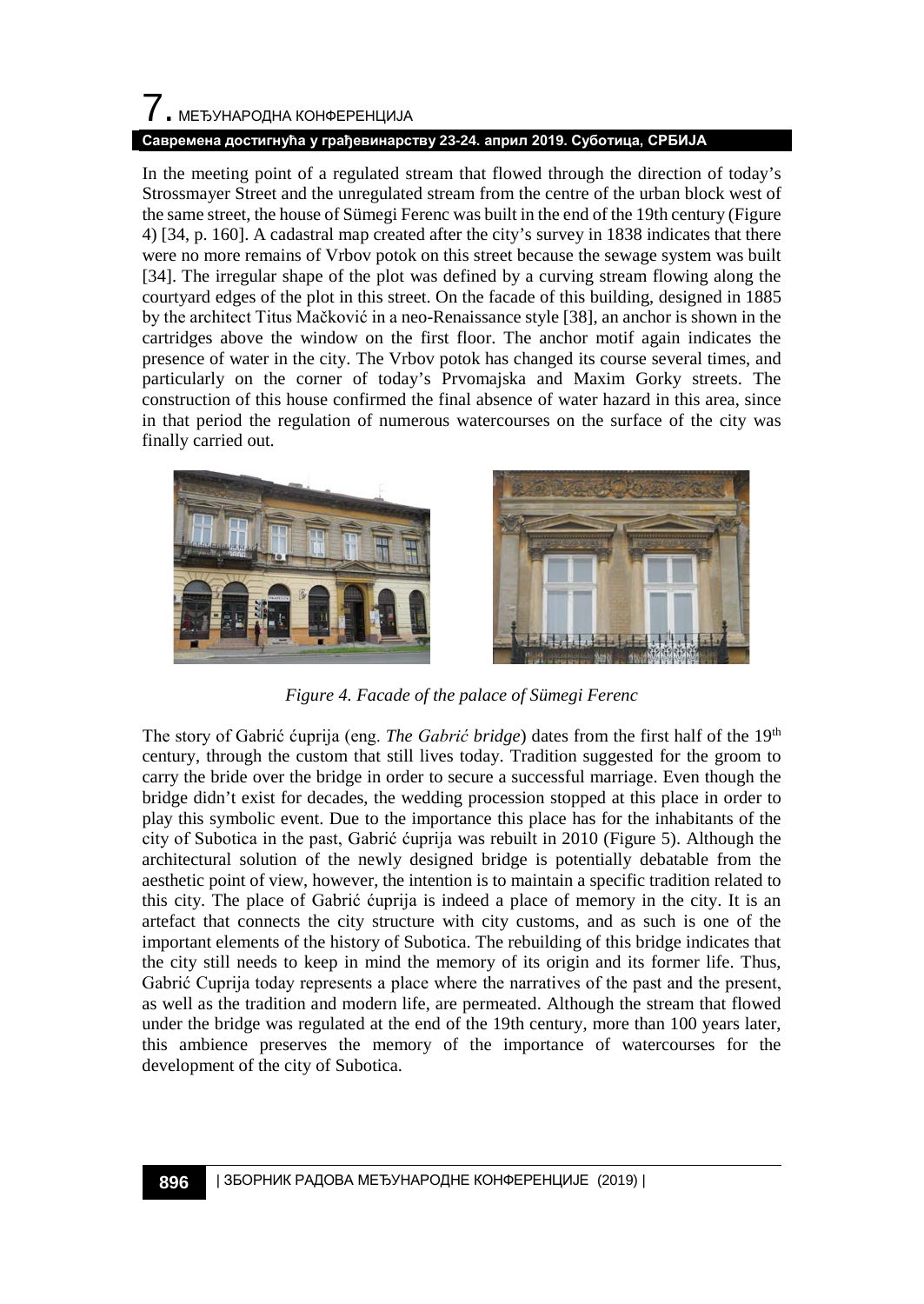**Contemporary achievements in civil engineering 23-24. April 2019. Subotica, SERBIA**



*Figure 5. Newly-designed Gabrić ćuprija on the place where the Vrbov potok flowed*

On the south-west coast of Lake Palić, which is 7 km away from the city of Subotica, there is a place of pilgrimage of two religions: Orthodox and Roman Catholic. Because of this, this place has more names: Vodice (Serbian), Bunarić (Croatian) and Szentkut (Hungarian) - which in all languages means a small spring or well (Figure 6) [39]. The history of this place is again deeply connected with water, tradition and customs. If we disregard the religious aspect of this place, we will notice that it is, in its essence, again an artefact that connects the city of Subotica with water. Therefore, we can claim that this site is one of the places to remember the connection between water and the city.





*Figure 6. A place of pilgrimage to two religions – the spring*

## **4.1. Interpretation of the cultural memory through the artefacts**

The preceding discussion presented an artefact analysis based on cabinet and field research. The conducted analysis of six specific symbols should indicate the essential connection between water and morphology of Subotica, as we know it today. It can be noted that the memory of the origin of the city is kept as a fragmentary memory, the parts of which are contained in the analysed architectural symbols, starting from the micro level, or sculpture in the niche of the residential building, to the macro level, or the whole urbanistic move that indicates the importance of water. The biggest problem we have encountered in this research is the fact that the analysed artefacts are very pale and unclear in a meaningful sense. Therefore, the discovered interrupted narrative does not indicate clearly the connection between water and the city structure, although it, undoubtedly, exists. Potential active politics, which would link these artefacts, would certainly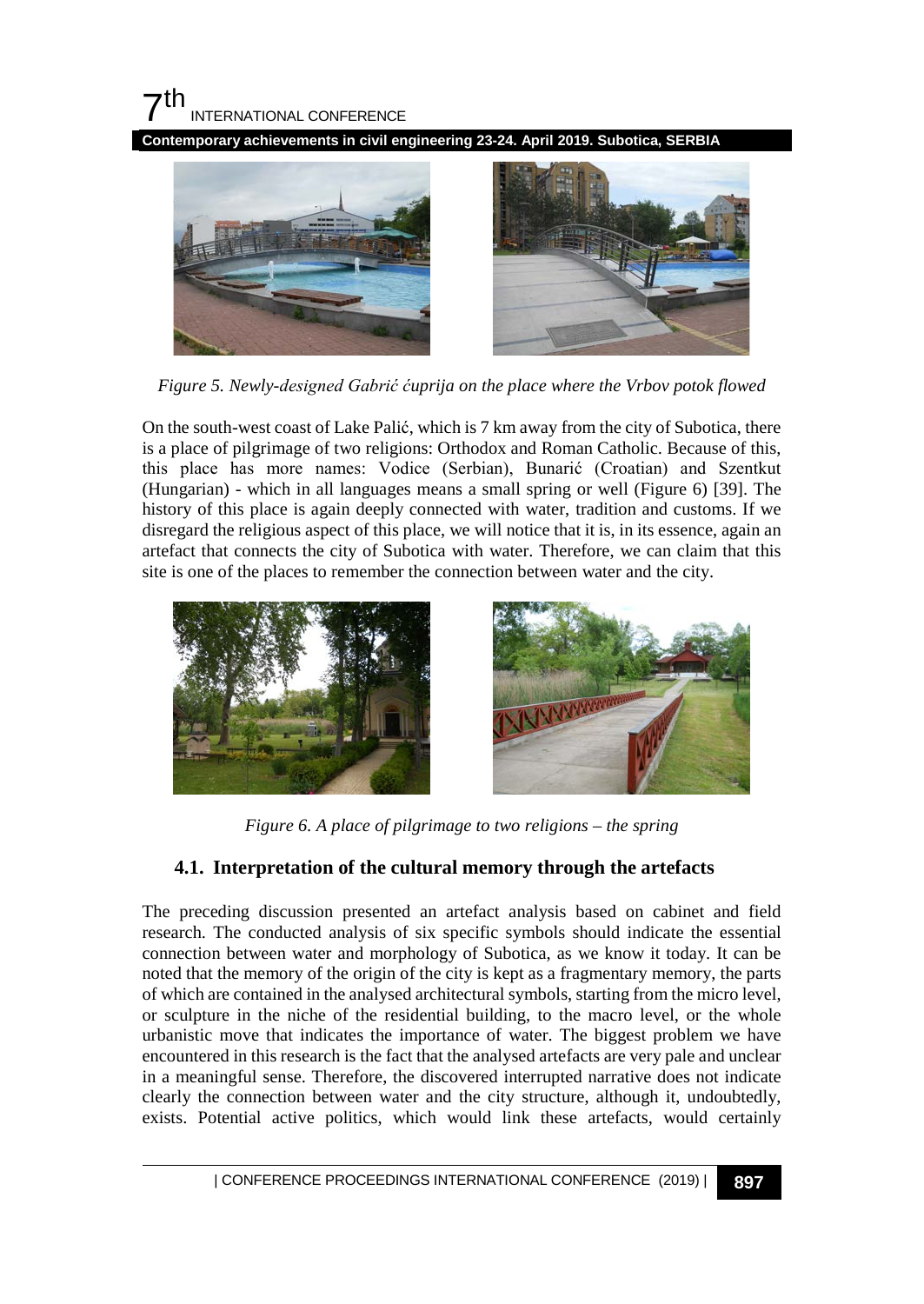#### **Савремена достигнућа у грађевинарству 23-24. април 2019. Суботица, СРБИЈА**

contribute to the creation of a comprehensive picture of the history of the city of Subotica and the role of water in this development. Since architecture enables the building of a city identity, we can claim that the ability of the city to preserve the memory of its own creation depends precisely on the way that the city is presented, that is, from the presence/absence of an active policy. As emphasized in the theoretical foundations of the research, the cultural memory is not only expressed by the past, but also forms the present through the development of the existence of the individual and the collective and provides the opportunity to understand the vision of the future. From this aspect, it is possible to talk about the water phenomenon in the territory of the city of Subotica. Through fostering the culture of remembering the shaping of the city, the criteria of tradition and the formation and maintenance of identity for new generations are established.

There is a justifiable suspicion that at one point there will be a complete oblivion of the importance of water as a key location factor in the process of the city's creation. The society in the constant process of change and the city that changes its appearance lead to the possibility that these artefacts will disappear. For this reason, it is necessary to redefine the urban identity of Subotica, namely, to base it simultaneously on collective memories of people and material, or non-material cultural heritage, through the process of contemporary creativity.

## **5. CONCLUSIONS**

The research presented in this paper was carried out as a transdisciplinary research based on the examination of architecture, culture and socio-economic development as a comprehensive system. The initial hypothesis of work, i.e. the connection between architecture and collective memory of the population, was confirmed during the research process. It was found that the memory of the factors influencing its formation was preserved in the city structure, and that these memories are actually contained in the architectural elements created during the period of the crossing of Subotica from the form of the settlement towards the shape of the city, at the end of the  $19<sup>th</sup>$  and the beginning of the  $20<sup>th</sup>$  century. Also, the neglect of water factors by the modern city itself and by its inhabitants has been confirmed. In fact, this means that the lack of an active cultural policy leads to a gradual forgetting of the city's emergence process. In that sense, in the segment of the interpretation of the results, the need for redefining the city identity of Subotica is suggested. Through research, it has also been found that artefacts that preserve the memory of the abundance of water in Subotica are very different, but for that reason they are also significant. The diverse nature of artefacts, which in the context of the research represent the sites of memory, point to the deep rootedness of the water factor in the development of the city of Subotica.

Due to the centralization reflected in the post-socialist society, small towns, including in Subotica, suffer from numerous problems. Collective memory enables the formation of a city identity, the preservation of its authenticity and provides connections among the inhabitants of the city. Through the identification with the material heritage of the city, a sense of belonging would be provided and greater responsibility and engagement of the inhabitants in the local community. In this way, this research has the purpose to point out the necessity of activating memory through cultural policy, in order to construct the identity of the city of Subotica and its recognizability.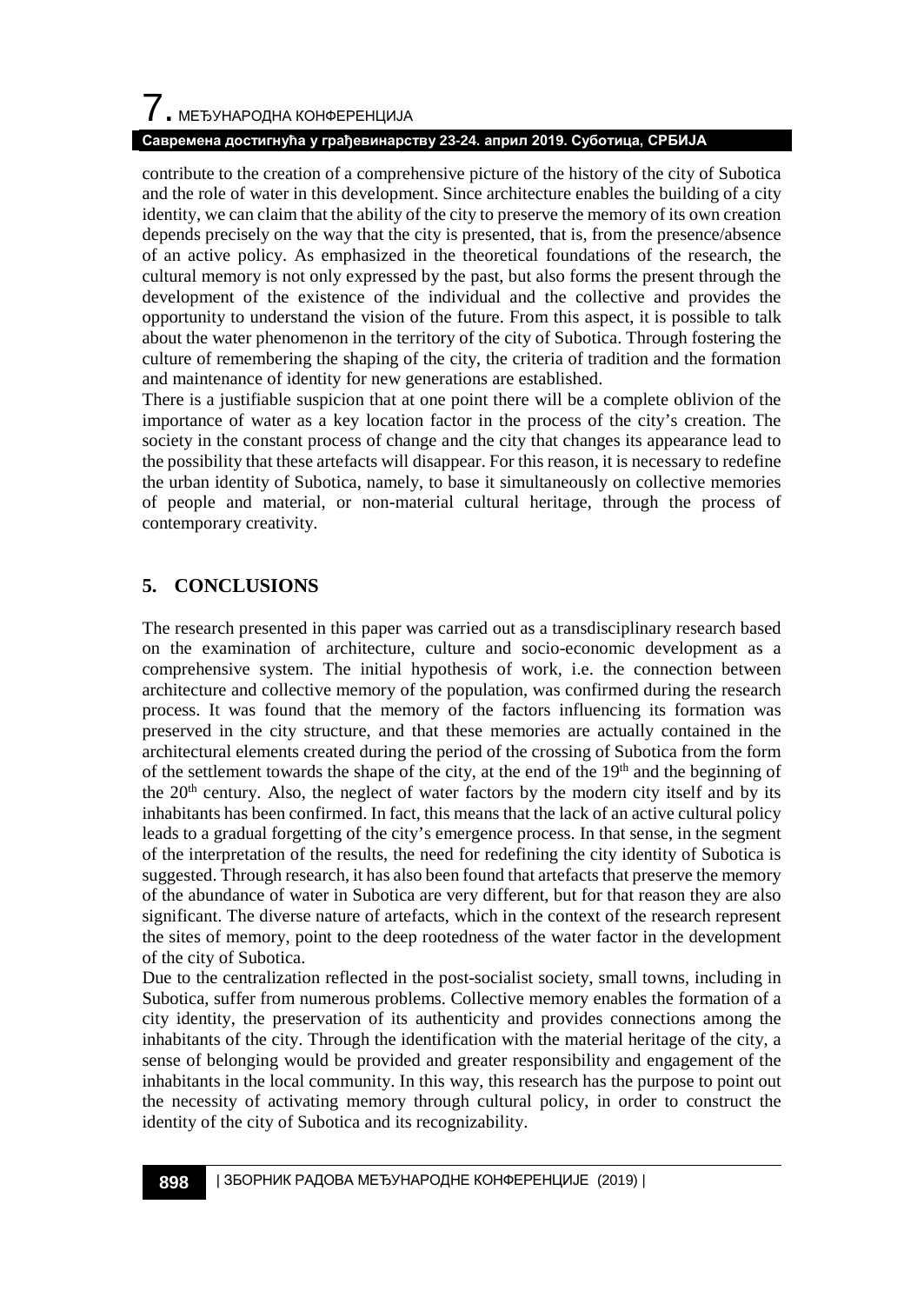#### **Contemporary achievements in civil engineering 23-24. April 2019. Subotica, SERBIA**

#### **ACKNOWLEDGEMENTS**

The paper is a part of the research done within the project titled "Optimisation of architectural and urban planning and design in function of sustainable development in Serbia", No. TR36042, financed by Ministry of Education and Science of the Republic of Serbia.

#### **REFERENCES**

- [1] Ćupurdija, B.: *Subotica i okolina*. Novi Sad: Prometej, **1993**.
- [2] Vučković Juroš, T.: Kako nastaju kolektivna sjećanja: promišljanja o interakcionističkom modelu kolektivnih sjećanja, *Sociol. Rev.*, **2010**., no. 1, pp. 79–110.
- [3] Asman, A.: *Duga senka prošlosti: kultura sećanja i politika povesti*. Beograd: Biblioteka XX vek, **2011**.
- [4] Nora, P.: Between Memory and History: Les lieux de mémoire, *Representations*, **1989**., no. 26, pp. 7–24.
- [5] Connerton, P.: *How Modernity Forgets*. London: Cambridge University Press, **2009**.
- [6] Bajović, T.: Poplava sećanja: nastanak i razvoj memory booma, *Filoz. i društvo*, **2012**., vol. XXIII, no. 3, pp. 91–105.
- [7] Confino, A.: Collective memory and cultural history: problems of method, *Am. Hist. Rev.*, **1997**., vol. 102, no. 5, pp. 1386–1403.
- [8] Kuljić, T.: *Kultura sećanja: teorijska objašnjenja upotrebe prošlosti*. Beograd: Čigoja štampa, **2006**.
- [9] Vujović, S. Đ.: The city, spectacle and identity, *Sociologija*, **1997**., vol. 39, no. 2, pp. 269–281.
- [10] Mumford, L.: *Grad u historiji*. Zagreb: Naprijed, 1968.
- [11] Kraguljac-Ilić, M.: Antropološka analiza upotrebe urbane topografije i interaktivni proces preispitivanja sećanja, *Kultura*, **2012.**, no. 136, pp. 176–197.
- [12] Stojković, B.: *Evropski kulturni identitet*. Beograd: Službeni glasnik, 2008.
- [13] Stojkov, B.: Urban identity as a sense and spur of development, in *Proceedings of First International Conference on Architecture and Urban Design*, **2012**., pp. 703–710.
- [14] Relph, E.: *Place and Placelessness*. London: Pion Limited, **1976**.
- [15] Rogač-Mijatović, L.: Igra svetlosti i tame uloga manifestacija u oblikovanju sećanja i identiteta grada, *Zb. Rad. Fak. dramskih Umet.*, **2012**., no. 21, pp. 511– 523.
- [16] Rosi, A.: *Arhitektura grada*. Beograd: Građevinska knjiga, 2008.
- [17] Ignjatović, A. and Manojlović-Pintar, O.: Preobražaj trga Slavija u Beogradu: Istorija, sećanje i konstrukcija identiteta, in *Sećanje grada*, D. Dražić, S. Radišić, and M. Simu, Eds. Beograd: Alta Nova, **2012**., pp. 120–125.
- [18] Čakarić, J.: Water Phenomenon Urban Morphology Transformation, *Facta Univ. Ser. Archit. Civ. Eng.*, **2010**., vol. 8, no. 4, pp. 375–388.
- [19] Radović, R.: *Forma grada*. Beograd: Građevinska knjiga, **2009**.
- [20] Halprin, L.: *Gradovi*. Beograd: Građevinska knjiga, **1974**.
- [21] Peruničić, B.: *Postanak i razvoj baština na području Subotice od 1686. godine*.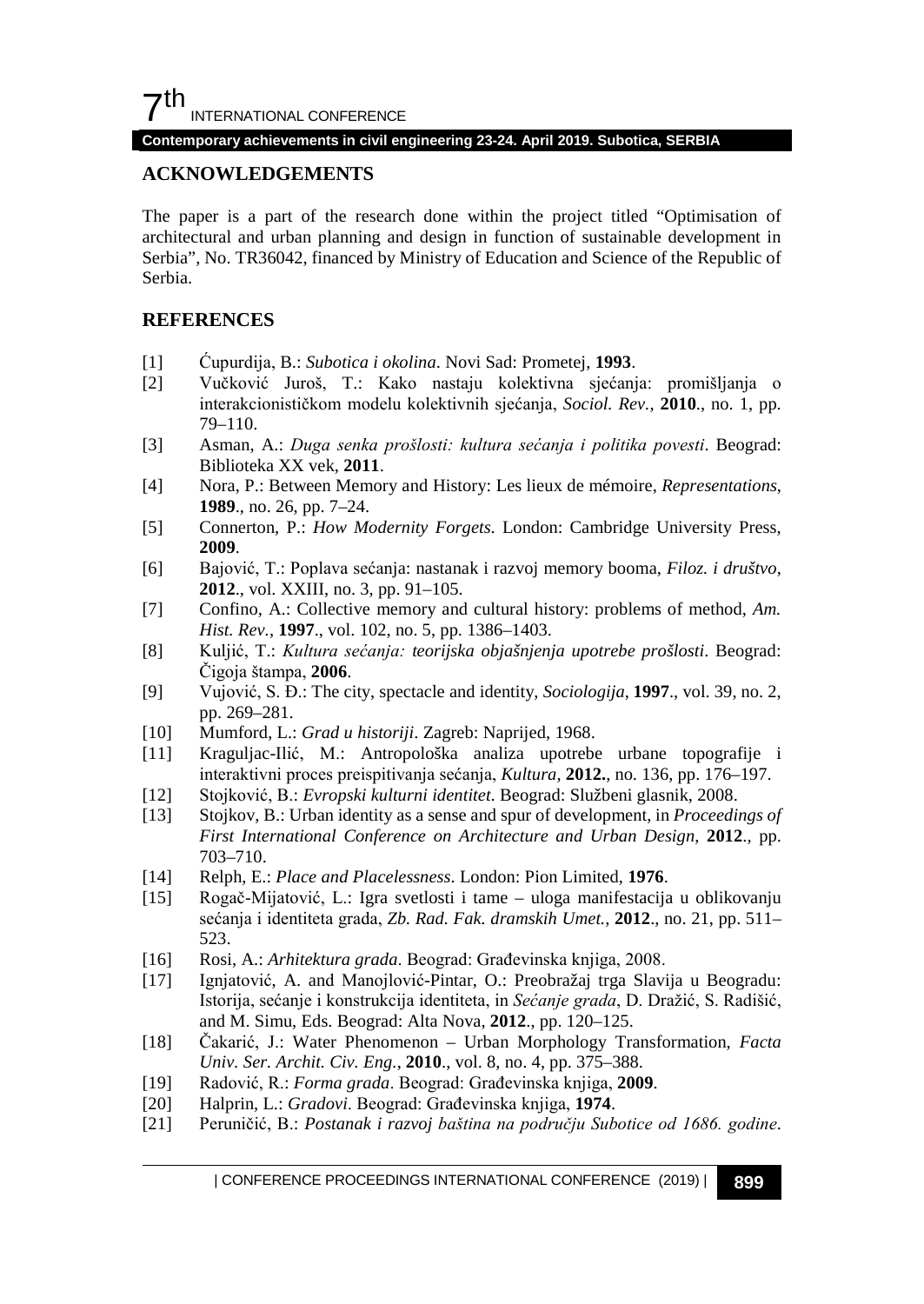#### **Савремена достигнућа у грађевинарству 23-24. април 2019. Суботица, СРБИЈА**

Beograd: Naučno delo, **1958**.

- [22] Mađar, L.: Subotica i njeno stanovništvo do 1828., *Koreni*, **1991**., vol. 1.
- [23] In Koreni, M. Dubajić, Ed. II page, photo: 7/a. Subotica: Istorijski arhiv, **1991**.
- [24] Hovanj, L.: Građevinski inženjer Subotice: Karolj Lipot Kovač, *Rukovet*, **1995**., no. 10-11–12, pp. 27–29.
- [25] Aladžić V.: Uticaj zakonodavstva na prostorno planiranje grada Subotice od početka XVIII veka do Prvog svetskog rata, in *Prostorno planiranje u jugoistočnoj Evropi (do Drugog svetskog rata)*, Srđan Rudić, ur. Beograd: Istorijski institut, Balkanološki institut SANU, Geografski fakultet Univerziteta u Beogradu, **2011.**, pp. 325 – 345.
- [26] Iványi, I.: *Szabadka szabad királyi város története II*. Szabadka: Bittermann József könyvnyomda, 1892.
- [27] Historical Archive of Subotica (hereinafter HAS), 18. a. 23./1799 aec.
- [28] HAS, M, 20.A.2/acc. 1806.
- [29] HAS, M, 9.C.88/pol. 1807.
- [30] HAS, M, 24.A.22/aec. 1810.
- [31] HAS, M, 24.A.16/aec. 1819.
- [32] HAS, M, 12.A.2/pol. 1846.
- [33] HAS, 12.A.36/1845.
- [34] Prčić-Vujnović, G., Aladžić, V. and Grlica, M.: *Gradotvorci I: Subotički stambeni objekti od baroka do moderne*. Subotica: Gradski muzej, **2004**.
- [35] https://en.wikipedia.org/wiki/John\_of\_Nepomuk download: 24.03.2019.
- [36] Gajdos, T.: *Szabadka képzőművészet*. Újvidék: Èletjel, **1995**.
- [37] HAS, F:2, ép. eng. I kör 21/1887.
- [38] HAS, F:2, 232/tan. 1885.
- [39] Kopilović, A.: Svetište Majke Božje od Suza u Subotici Bunarić, *Klasje naših ravni*, **2011**., no. 5–6, pp. 62–76.